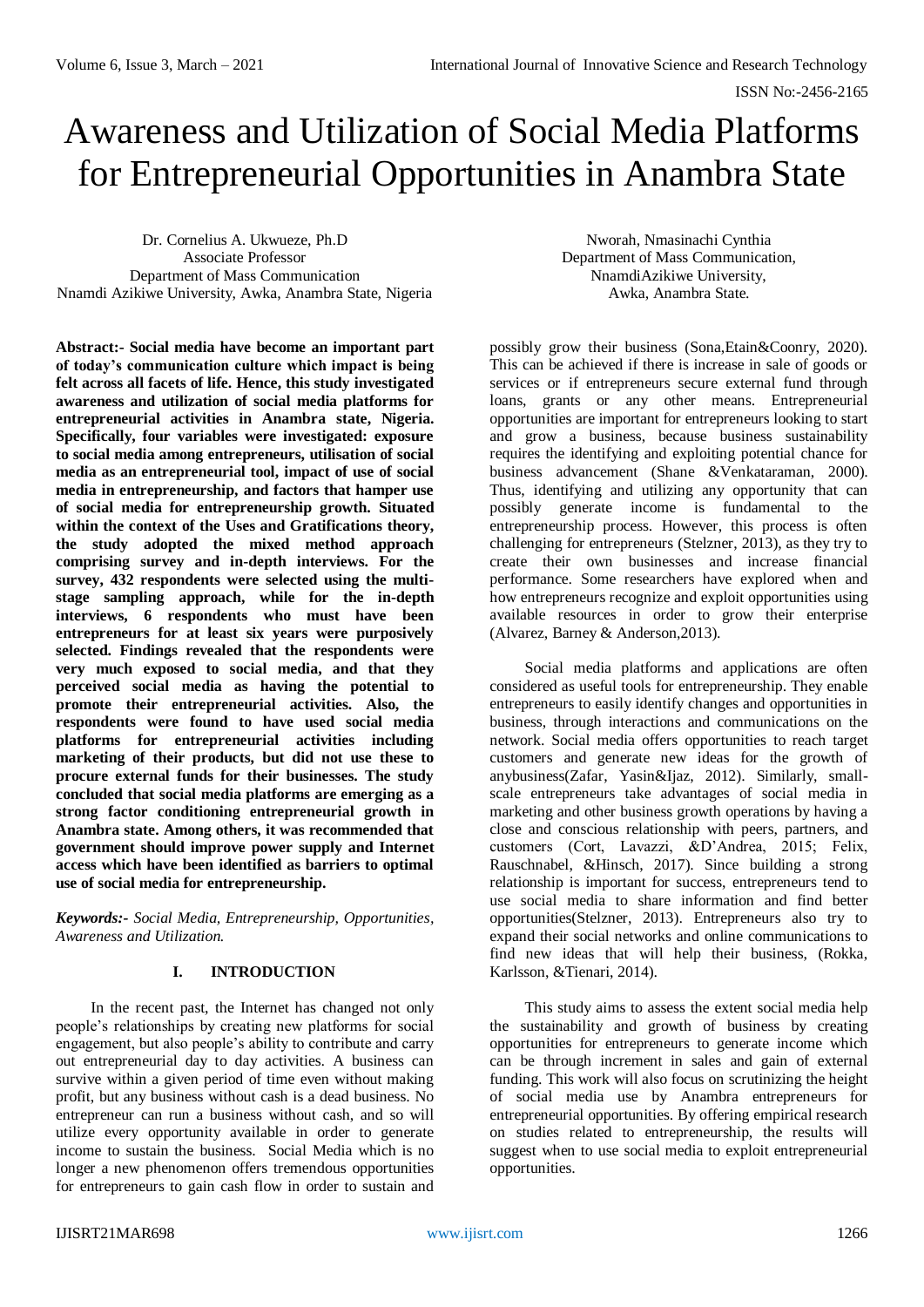This study, therefore examined the usage of social media platforms by entrepreneurs in Anambra state, Nigeria when exploring opportunities for business growth. Do social media possess characteristics that will enable entrepreneurs to gather basic available information and use it in the entrepreneurial opportunity development process? This work analyzed the phenomenon of social media in determining the extent online engagement serves as an outlet for entrepreneurial activities.

#### **Statement of the Problem**

There are many reasons why individuals become entrepreneurs; it could be to earn money, to make a difference to community/environment or simply being passionate about it or to fulfill a lifelong dream. Whatever the reason maybe, it is not easy or a simple task to just become an entrepreneur. To start and grow a business especially in Nigeria, the individual needs lots of resources such as capital, labour, technology or technical know-how, and many other things. Despite the fact that Nigeria is endowed with many resources that serve as opportunityseeking for investors particularly indigenous but, the environment is arguably not always a suitable ground to breed entrepreneurial activities; it lacks infrastructure, water and power supply and most importantly, without finance, markets are difficult to operate (Olorunba, 2012).To acquire assets, entrepreneurs extensively use any opportunity available, especially social networks to obtain access to these kinds of resources, because social networks are a powerful tool that drives business opportunity (Greve & Salaff, 2003). In its effort to attain economic growth Nigeria has in the past two decades refocused attention to the promotion and sustenance of micro small and medium scale enterprise through policies, reforms and programmes. According to (Ilpo et al 2004), these reforms are aimed at creating employment, reducing poverty and improving the welfare of the people. Based on the aforementioned entrepreneurial developments programmes available in Nigeria, and the views of scholars (Qualman, 2009; Miller 2010; Mangold & Faulds, 2009; Sterne & Egger, 2001) stating how social networks or media boost business growth, however majority of these businesses in Nigeria yield very small output when their operations are being measured in terms of capital or wealth creation, revenue generation and employment creation (Oyelola et al 2013). In trying to explore the challenges faced by Nigerian entrepreneurs, Ariyo (2005) and Chu et al (2011) assert that small businesses are faced with difficulties to operate at full capacity through innovations and technology in order to adapt to the recurrent change in competitive and customer demographic issues in the environment. However, most of them lack entrepreneurial information, education, technical competence and other prospects to be self-employed (Fapohunda, 2012).

This equally made it impossible for them to earn sufficient income that empower them, cater for their basic needs and allow for business expansion that will at the long run move the economy (Alawe, 2004) .Why are entrepreneurs especially in Nigeria still encountering these issues? Are business organisations/entrepreneurs utilising

the advantages of this "ready" and 'huge' social media to secure funds and relate with their customers on a more suitable level?

## **Objectives of the Study**

The general objective of this study was to assess the awareness and utilization of social media platforms for entrepreneurial opportunities in Anambra state, Nigeria. This main objective was broken down into the following specific objectives:

- 1. To determine the extent entrepreneurs in Anambra are exposed to social media platforms like Facebook, Twitter, Instagram and WhatsApp.
- 2. To ascertain the extent of using social media tools for entrepreneurial purposes by Anambra entrepreneurs.
- 3. To determine the extent social media usage impacts the success of entrepreneurial activities in Anambra State.
- 4. To find out possible factors that hamper effective use of social media for entrepreneurial activities in Anambra state.

### **Research Questions**

This study raised the following research questions:

- 1. What is the extent of exposure to social media platforms like Facebook, Twitter, Instagram and WhatsApp by entrepreneurs in Anambra state?
- 2. To what extent do entrepreneurs in Anambra State use social media tools for entrepreneurial purposes?
- 3. To what extent do social media usage impact the success of entrepreneurial activities in Anambra State?
- 4. What are the possible factors that hamper effective use of social media for entrepreneurial activities in Anambra state?

## **II. REVIEW OF RELATED LITERATURE AND THEORETICAL FRAMEWORK**

Stuart and Sorenson (2007) investigated strategic networks and entrepreneurial ventures in the United States of America using qualitative research method. From the qualitative data analyzed and interpreted, it was found that even though literature remains unclear concerning the role of founders and key employee networks, versus the networks of firms, most entrepreneurs and young ventures are strategic in their formation of relations. It was thus recommended that there is need to improve the understanding of how networks form and inscriptive group membership and processes of competitive exclusion shape access to network based resources. This reviewed work departed from the present research because it adopted only qualitative method of data collection while the present method adopted quantitative method of data collection. More so, the work was done in a foreign environment while the present study is domiciled in Nigeria.

Felzensztein and Gimmon (2009) studied social networks and marketing co-operation in entrepreneurial clusters; an international comparative study in Scotland and Chile. Data for their study was collected by mail survey and follow-up process. The results revealed that social networking is important in facilitating inter-firm cooperation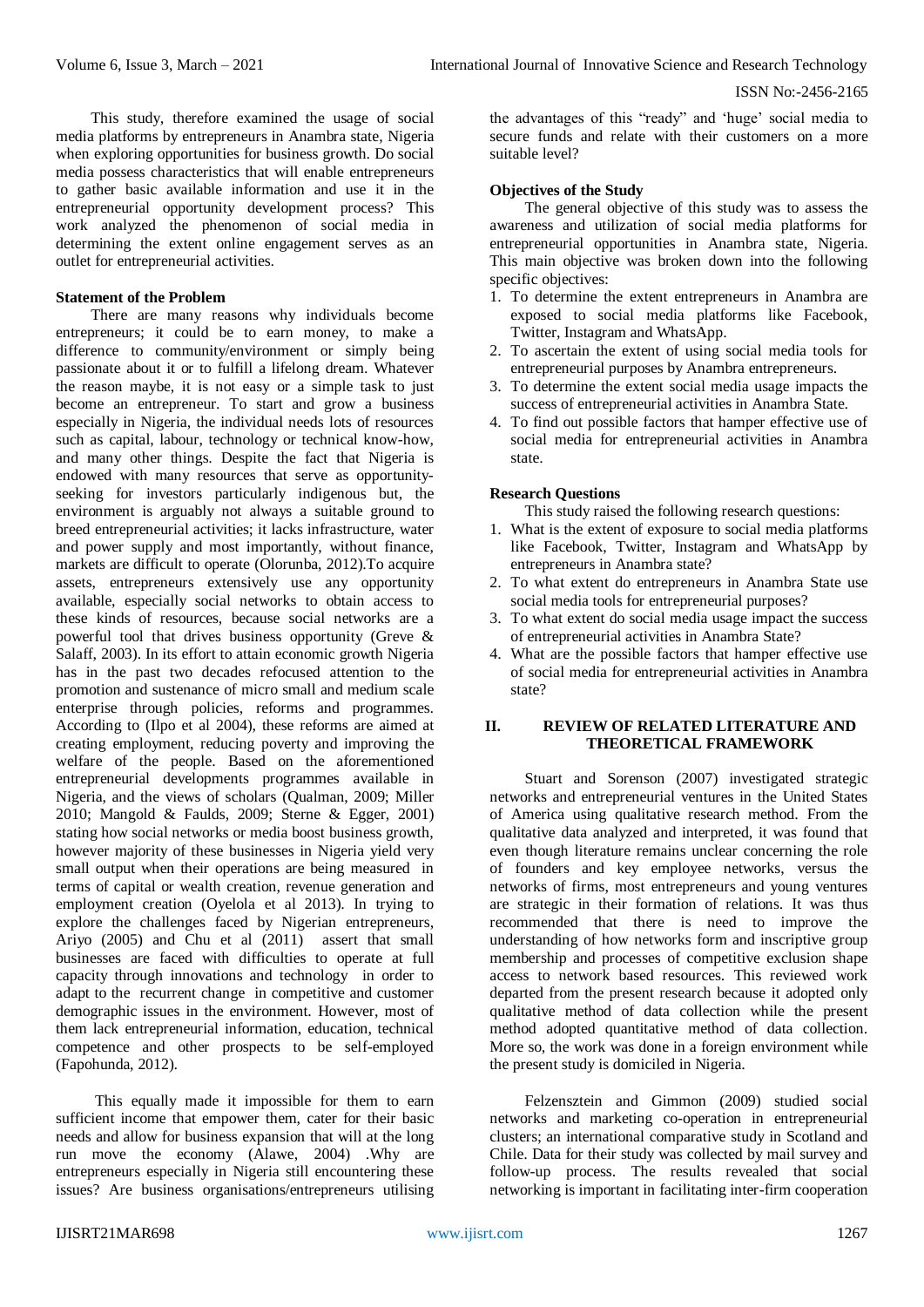in marketing activities and that informal meeting and weak ties are useful for sharing marketing information among Managing Directors. They recommended future research to focus on the influence of social networks on the creation and internationalization of new ventures among cluster-based firms. This research differs from the present study in the area of data collection and research setting. While in the reviewed study, the data was collected through mail survey, in this present research the data will be collected through physical administration of the measuring instrument. More so, the environmental setting of this research is in Nigeria while the reviewed work is foreign.

Klyver and Schott (2011) similarly, conducted a study on how social networks structure shapes entrepreneurial intention in Denmark using survey method and regression analysis. The study found that only bridging social networks represented by low dense network, business size and entrepreneurial network play an important role in shaping individuals' entrepreneurial intentions. They recommended that the policy makers aiming at stimulating entrepreneurial activities should promote networking. This study is similar to the research in perspective because both are adopting the survey research methodology and are also looking at specifically how social media structures improve entrepreneurial intention. The Nigerian perspective was the concern of the present study

Similarly, Chi (2011) analyzed User Motivation and Social Media Marketing Responses in Taiwan. From both the quantitative and qualitative data gathered, it was found that social networking online is the main reason users keep spending time with social media such as Facebook. More findings also indicate that user motivations generate complex effects for responses to social media marketing, differing across Facebook advertising and virtual brand communities. The researcher therefore concludes that users perceive and respond to marketing venues, such as advertising and brand communities, in a different way on social media than they do to traditional media. This study that was reviewed and the current research is adopting both the quantitative and qualitative method of data gathering while they departed in that the other was in Taiwan while this present study is in Nigeria.

Bati (2015) studied attitudes of young consumers towards social media marketing. In the study, a survey of a total of 124 students at some universities located in Istanbul was carried out. from the data gathered, he found that 66. 9% of the participants think that using a social media tools for advertising is useful; 50% of the participants are fans of at least one company or brand; 54% of the participants follow at least one company or brand; 57.2% of the participants trust recommendations from people they knew personally about brands; 42. 8% of the participants trust brand websites and mini-sites; and 47.5% of the participants like social network advertising very much. This present study dealt with quantitative and qualitative method of data gathering, the reviewed work dealt with only quantitative method of data gathering. Also, the population of the study

for the reviewed study was young consumers while this present study did not specify actual segment of respondents.

Omar and Rahim (2015) further studied "the relationship between Internet entrepreneurship and digital inclusion amongst Malaysian women". The specific objective of the study was to identify the relationship between Internet utilization factors that have the role to influence digital inclusion among women entrepreneurs. Data were collected from 402 women entrepreneurs that aged 18 to 50 years who conduct an online business. The findings of the research indicate that the motivation of Internet use and the frequency of access to Internet application are also providing a significant contribution on digital inclusion. More so it showed that digital inclusion among women entrepreneurs certainly spurred by their skill of Internet use that enable them to actively access, seek information and communicating online. This study was specifically carried out in Malaysia while the present study is domiciled in Nigeria. More so, the respondents for the reviewed study are women while that of the present study is not specific on the gender of the respondents.

Yun –Min-Wang and Yi Shuan Lin (2016) studied "Determinants on Internet Entrepreneurship amongst Business School students" A total of 107 business school students were surveyed. The research hypotheses were examined using multiple regression analysis. The findings showed that compatibility, subjective norm, and perceived behavioural control influence significantly the intention of business school students to Internet entrepreneurship. While the above study particularly focused on only Internet entrepreneurs who are students of business schools therefore they are presumed to be formally knowledgeable on entrepreneurship, whereas, this present study deals with residents, which comprises of individuals who may or may not have received formal education on entrepreneurship.

Kunt and Torben (2018) conducted a study on social media networking activities of social media accounts of German businesses. The study revealed that founders as well as managers can overcome numerous barriers through their engagement and activity in social networks, and thereby exercise to a significant degree a positive influence on establishing their enterprise. He recommended a more detailed analysis of the barriers and the beneficial potential especially for the very complex arts and culture sectors of different countries. And for social media marketing to be successful, it might be important to establish emotion with social media posts. The reviewed study was carried out in Germany while the work in perspective is done in Nigeria while at the same time the two studies looked at the role of social media networks in expanding entrepreneurial opportunities.

From the numerous literature reviewed, a number of gaps were identified. Most of the studies reviewed were conducted outside of Nigeria, therefore suggesting for more academic studies in Nigeria on the subject matter. Literature on the factors that could inhibit small scale entrepreneurs, from using social media platform to support entrepreneur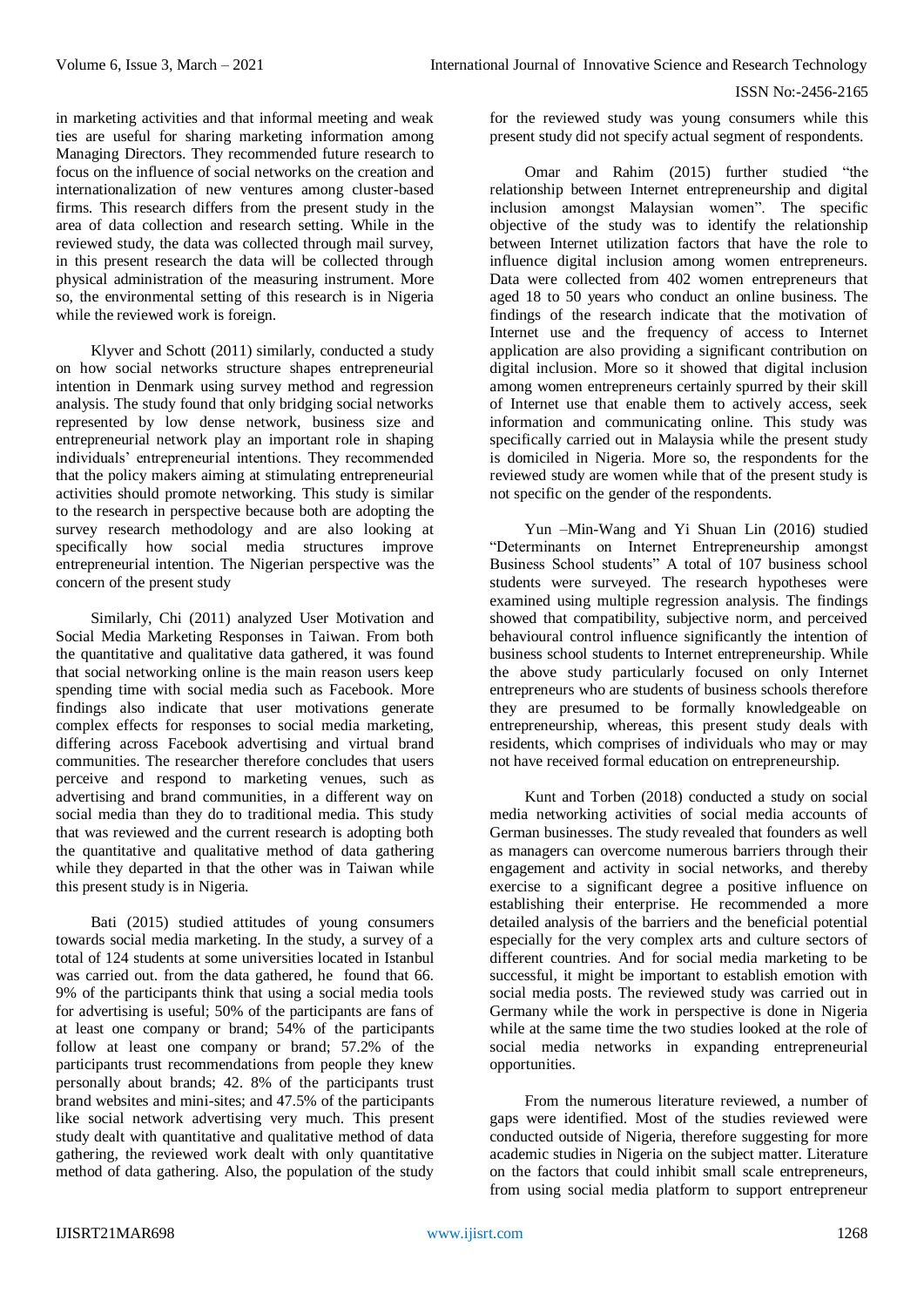growth was very limited. Majority of the studies reviewed were conducted over five years ago, thus their findings may not be valid in current context on the use of social media, necessitating a study of this nature. This study was an attempt towards filling these existing knowledge gap.

#### **Uses and Gratifications Theory**

The Uses and Gratifications theory was viewed an appropriate theory within which the subject of this study could be examined. It is one of the theories that came up in the light of the emergence of the "active audience" perspective.

The theory is an alternative paradigm, a challenge to the old thinking that saw the media as irresistibly forcing itself on the audience. This old idea had inspired earlier theories like the hypothermic needle, mass society and social control – which all conceived the audience as a helpless absorber of media messages. Blumler & Katz (1974), key figures in the development of this theory, called attention to the need for a functional uses and gratifications approach to understanding media effects. He writes:

Uses and gratifications theory is concerned with the social and psychological origins of needs, which generate expectations of the mass media or other source, which leads to differential patterns of media exposure (or engagement in other activities), resulting in need gratification and other consequences, mostly unintended ones.

The theory holds that the audience's use of the media is principally inspired and shaped by the benefits which it looks forward to by consuming specific media messages.

In other words, it emphasizes what the audience does with the media and not what the media do to the audience.

The import of the uses and gratifications theory becomes quite visible in relation to the social media. This fact is expressed by Musa and Kadiri (2012) in these words:

The social media offers the audience the power to decide its consumption patterns; i.e. consumption schedule, message choice, frequency of consumption, etc. This sharply contrasts with traditional media where the audience certainly does not enjoy such degree of privilege. This fact clearly underscores the special relationship between social media and uses and gratifications theory. More than it does with the traditional media, the theory appears to exactly describe the nature of the relationship between the audience and social media being that social media definitely lends itself much more to the audience's uses and gratifications than does the traditional media.

It is based on this assertion that the uses and gratifications theory has been considered apt for building a theoretical framework for this study. The theory would help conceive the audience as an active and conscious user whose utilization of the social media is motivated by certain personal needs. This study is interested in how much the

need for entrepreneurship opportunities may have influenced users need and use of social media.

#### **III. METHODOLOGY**

This current study adopted the mixed method approach comprising survey and in-depth interviews. The population of this research work comprises all micro, small and medium enterprises in Anambra state. According to the 2013 Small and Medium Enterprise Development Agency of Nigeria (SMEDAN) Statistical Survey Report (2013), the population of enterprises in Anambra State is one million, two hundred and twenty three thousand three hundred and ninety five (1,223,395). With the help of Taro Yamane's sampling determinism formula, the sample size is presented thus:

 $n = N/(1 + N(e) 2)$ 

Where  $n =$  sample size, N is the population size, 1 is constant and e is the error margin of 0.05

Therefore when this formula is applied with the combined population figure of Anambra state which is 1,223,395 we get the following:

Sample size  $=$ 1,223,395 / (1+1,223,395 (.05)2) 1,223,395 / (1+ 1,223,395(0.0025)  $1,223,395 / 3,058.48 = 400.00$  $n = 400$ 

Thus the sample size is 400 but was increased to 432. This was done in order to evenly represent each segment of the population, so that each group will have the same number of respondents and as such omitting bias. The higher the sample size, the better for statistical inference ( Nwuneli, 1999).

For the survey, 432 respondents were selected using the multi-stage sampling approach, while for the in-depth interviews, 6 respondents who must have been entrepreneurs for at least six years were purposively selected. The answers obtained from survey were arranged and analyzed in tables and percentages while the qualitative data from Interviews were analyzed thematically.

## **IV. DATA PRESENTATION AND ANALYSIS**

As stated in the methodology section, the study utilized a mixed method approach. Therefore, the presentation of the data was in two parts- presentation of data from the survey, followed by thematic analysis of data from in-depth interviews**.**

## *Respondent's Demography*

Demographic indicated that 63.5% of the respondents are females while the remaining 36.5% of the respondents are males. This data indicates that majority of the respondents are females.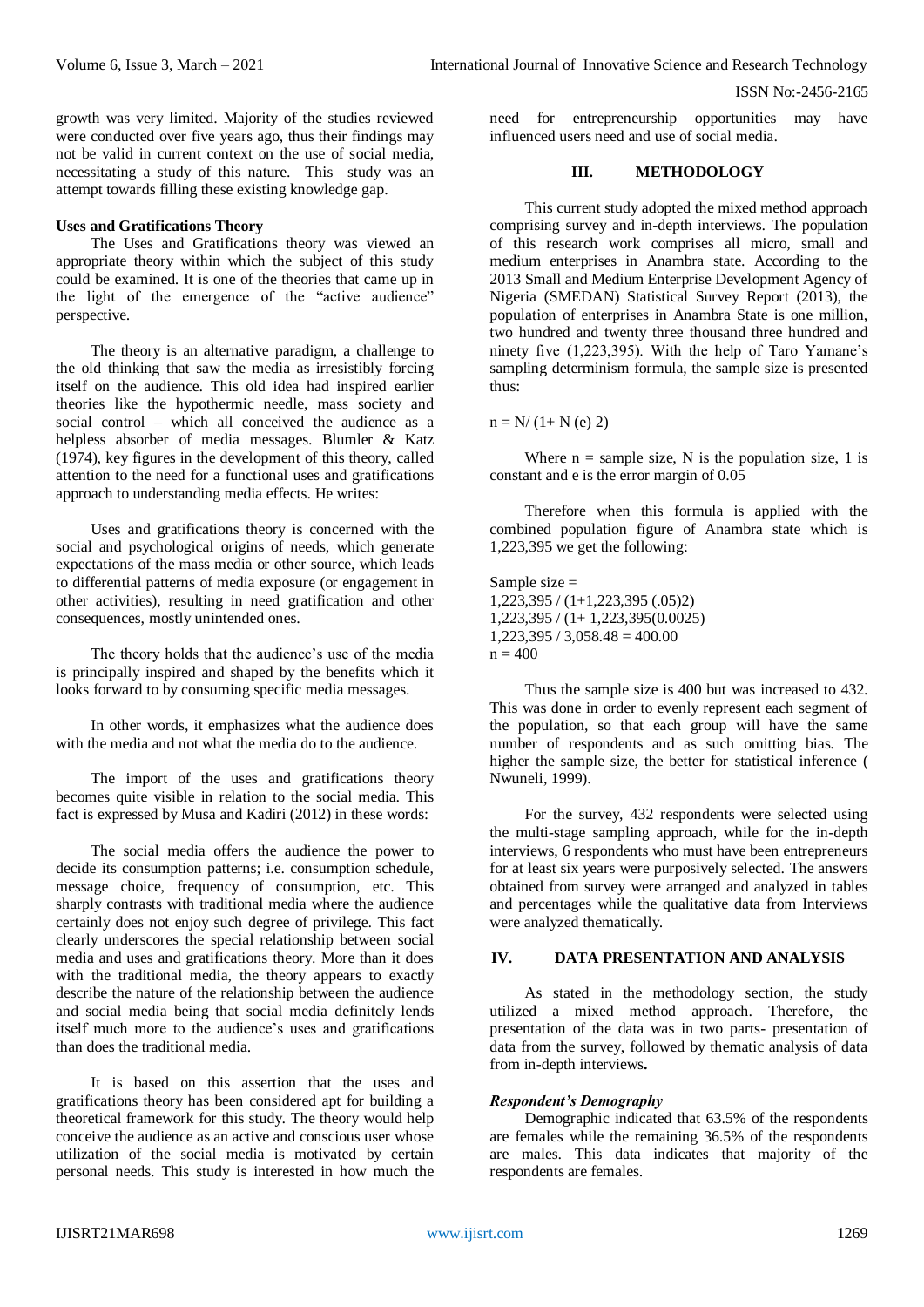Data on age showed that 9% of the respondents are between 18-22 years;13.7% of the respondents are between 23-27 years;17.3% of the respondents are between 28-32 years;16% of the respondents are between 33-37 years while the remaining 43% are 38 years and above. From the data, it is clear that the modal age range of the respondents is 38 years and above.

Data on marital status showed that 75.2% of the respondents are married while the remaining 24.8% of the respondents are single. This implied that the percentage of the married respondents is as much three times that of the single.

Data on educational qualification showed that 36% of the respondents have first school leaving certificate as their highest educational qualification, another 25% of the respondents have senior school certificate in education, another 20% have national diploma and national certificate in education, and another 13% have higher national diploma and bachelor's degree while the remaining 6% have post graduate degrees, whereas none of the respondents have no academic qualification..This data indicated that majority of the respondents have first school leaving certificate as their highest educational qualification.

#### *Exposure to Social Media Platforms*

The respondents' extent of social media exposure was measured. Data obtained are as presented in Tables 1to 4 below.

| Table 1: Respondents' Awareness of Social Media |  |  |
|-------------------------------------------------|--|--|
|-------------------------------------------------|--|--|

| <b>Responses</b>           | <b>Frequency</b> | <b>Percentage</b> |
|----------------------------|------------------|-------------------|
| Yes                        | 340              |                   |
| No                         |                  | 2. 9              |
| I don't know               |                  |                   |
| <b>Total</b>               | 350              | 100               |
| Source: Field Survey, 2020 |                  |                   |

Data in table 1 show that 97.1% (n=340) of the respondents affirmed that they have heard about social media while the remaining 2.9% (n=10) of the respondents said that they have not heard of social media before. This data indicated that majority of the respondents had heard about social media.

**Table 2: Respondents' Exposure to Social Media Platforms**

| гтаногніз        |                  |                   |
|------------------|------------------|-------------------|
| <b>Responses</b> | <b>Frequency</b> | <b>Percentage</b> |
| Yes              | 341              | 97.4              |
| No               |                  | 2.6               |
| I don't know     |                  |                   |
| Total            | 350              | 100               |

Data in table 2 show that 97.4% (n=341) of the respondents said that they are exposed to social media while the remaining  $2.6\%$  (n=9) of the respondents said that they are not exposed to social media. This data indicated that majority of the respondents are very much exposed to the social media.

**Table 3: Social Media Platforms Respondents are Exposed to**

| <b>Responses</b> | <b>Frequency</b> | Percentage |
|------------------|------------------|------------|
| All of them      | 31               | 8.1        |
| Facebook         | 109              | 31.9       |
| <b>Twitter</b>   | 20               | 5.9        |
| <b>WhatsApp</b>  | 99               | 30.0       |
| Instagram        | 82               | 24         |
| <b>None</b>      |                  |            |
| Total            | 341              | <b>100</b> |

*source: Field Survey, 2020*

Data in table 3 show that 8.1%(31) of the respondents are exposed to all the social media platforms while 31.9%  $(n=109)$  of the respondents said that they are more exposed to Facebook; 5.9  $(n=20)$  of the respondents said that they are more exposed to Twitter; 30.0 % (n=99) of the respondents said that they are exposed to WhatsApp; while the remaining 24% (n=82) of the respondents said that they are more exposed to Instagram. This data as presented in the above table clearly indicates that majority of the respondents are more exposed to Facebook social media.

**Table 4: Respondents' Length of Social Media Exposure**

| <b>Response</b>    | <b>Frequency</b> | Percentage           |
|--------------------|------------------|----------------------|
| 1-3 Years          | 50               | 14.7                 |
| 4-6 Years          | 203              | 59.5                 |
| <b>7 Years and</b> | 87               | 25.5                 |
| above              |                  |                      |
| Total              | 341              | 100                  |
| $\sim$             | --- - - -        | $\sim$ $\sim$ $\sim$ |

*Source: Field Survey, 2020*

Data in table 4 show that  $14.7\%$  (n=50) of the respondents who are exposed to social media said that they have been exposed for 1-3 years;59.5% said that they have been exposed for 4-6 years while the remaining 25.5% (n=87) of the respondents said that they have been exposed for more than 7 years. This data indicated that majority of the respondents have been exposed to social media for 4-6 years.

**Table 5: Respondents' Perception ofSocial Media as an Entrepreneurial Tool**

| <b>Responses</b>                                                           | <b>Frequency</b> | <b>Percentage</b> |
|----------------------------------------------------------------------------|------------------|-------------------|
| Yes                                                                        |                  | 79.7              |
| No                                                                         | 58               | 16.5              |
| I don't know                                                               |                  |                   |
| Total                                                                      | 350              | 100               |
| $C_{\text{average}}$ , $E_{\text{total}}^{*}$ $C_{\text{source}}$ , $2020$ |                  |                   |

*Source: Field Survey, 2020*

Data in table 5 show that 79.7% (n=279) of the respondents said that they perceive social media as an entrepreneurial tool;16.5% (n=58) of the respondents said that they do not see social media to be an entrepreneurial tool while the remaining  $3.7$  (n=13) of the respondents affirmed that they don't know if they see social media to be an entrepreneurial tool or not. This data implies that the modal opinion on the whether the respondents see social media as an entrepreneurial tool is on the affirmative.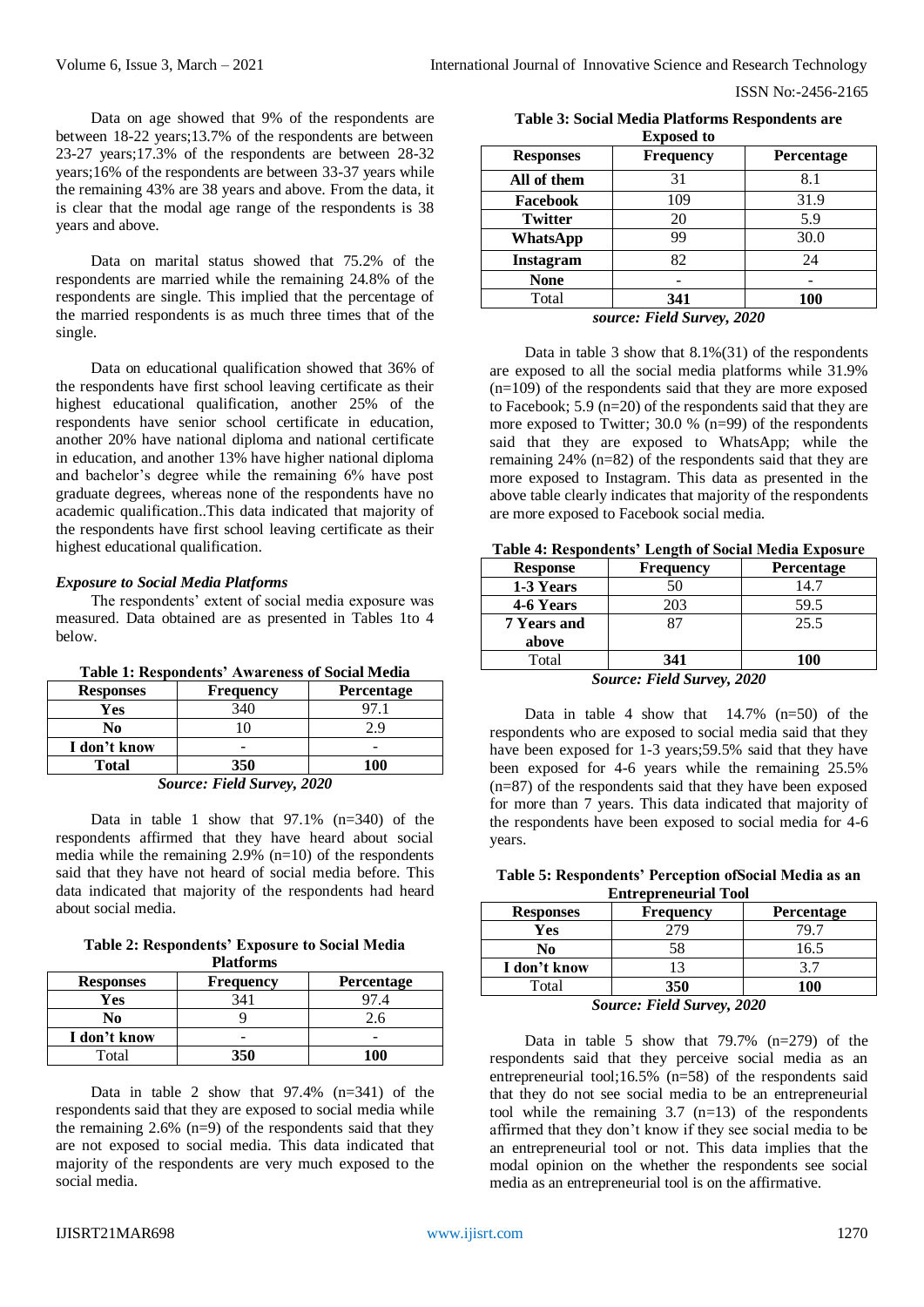| acuvicto         |                  |                   |
|------------------|------------------|-------------------|
| <b>Responses</b> | <b>Frequency</b> | <b>Percentage</b> |
| Yes              |                  | 95.6              |
| No               |                  |                   |
| I don't know     |                  | -                 |
| Total            | 279              | 100               |

#### **Table 6: If yes, do you engage it as an entrepreneurial activity?**

| <b>Source: Field Survey, 2020</b> |  |
|-----------------------------------|--|
|                                   |  |

Data in table 6 show that  $95.6\%$  (n=267) of the respondents said that they engage in social media as an entrepreneurial tool while the remaining  $4.4\%$  (n=12) said that they do not engage in social media as an entrepreneurial tool. The data indicate that a very high margin of the respondents affirmed that they use to social media as an entrepreneurial tool.

**Table 7: If yes, in what aspect of the social media as an entrepreneurial opportunities tool do you engage in?**

| <b>Frequency</b> | Percentage                                          |
|------------------|-----------------------------------------------------|
| 202              | 72.3                                                |
| 39               | 13.9                                                |
| 27               | 9.6                                                 |
|                  |                                                     |
| 13               | 4.6                                                 |
| 279              | 100                                                 |
|                  | $C_{\text{average}}$ $E:11C_{\text{source}}$ $2020$ |

*Source: Field Survey, 2020*

Data in table 7 show that 72.3% (n=202) said that the aspect of social as an entrepreneurial opportunity engage in is marketing; 13.9 (n=39) said that it is customer relations; 9.6% (n=27) said that it is procuring of fund from investors while 4.6% (n=13) said that it is other aspect of social media as an entrepreneurial opportunity that they engage in. The data revealed that the aspect of social media as an entrepreneurial opportunity which the respondents mainly engage in is for marketing of their products or services.

**Table 8: How long have you been using or engaging in social media activities for entrepreneurial opportunities?**

| <b>Responses</b> | <b>Frequency</b>           | Percentage |  |
|------------------|----------------------------|------------|--|
| 1-3 years        | 104                        | 38.9       |  |
| 4-6 years        |                            | 36.3       |  |
| 7 years and      | 66                         | 24.7       |  |
| above            |                            |            |  |
| Total            | 267                        | <b>100</b> |  |
|                  | Source: Field Survey, 2020 |            |  |

Data in table 8 above show that  $38.9$  (n=104) said that they have been using social as a tool for entrepreneurial opportunities for 1-3 years; 36.3% (n=97) said that they have been using social media as a tool for entrepreneurial opportunity for 4-6 years while the remaining  $24.7$  (n=66) said that they have been making use of social as a tool for entrepreneurial opportunities for 7 years and above. The implication was that the modal periodization at which respondents have been engaging or using social media as a tool for entrepreneurial opportunities is 1-3 years.

| Table 9: Can you rate your engagement in social media |  |
|-------------------------------------------------------|--|
| activities for entrepreneurial opportunities?         |  |

| <b>Responses</b>                                     | <b>Frequency</b> | <b>Percentage</b> |
|------------------------------------------------------|------------------|-------------------|
| <b>High</b>                                          | 250              | 71.4              |
| Moderate                                             |                  | 22.8              |
| Low                                                  | 20               |                   |
| Total                                                | 350              | 100               |
| $\alpha$ $\mathbf{r}$ $\mathbf{110}$ $\mathbf{2020}$ |                  |                   |

*Source: Field Survey, 2020*

Data in table 9 show that  $71.4\%$  (n=250) of the respondents rated their attention to social media as an entrepreneurial tool to be high; 22.8 (n=80) rated their attention as moderate while the remaining  $5.7\%$  (n=20) rated their attention as low. The implication of this data is that a very high percentage of the respondents agreed that their attention to social as a tool for entrepreneurial opportunities to be high.

#### **Respondents' Use of Social Media Tools for Entrepreneurial Purposes**

Respondents' use of social media tools for entrepreneurship was measured. Data collected in this regard are presented in Tables 10 and 11 below.

| Table 10: Respondents' Use of Social Media Platforms |
|------------------------------------------------------|
| for Entrepreneurial Purposes                         |

| <b>Response</b> | <b>Frequency</b> | <b>Percentage</b>    |
|-----------------|------------------|----------------------|
| Yes             |                  | 28.5                 |
| No              |                  | 65.4                 |
| I don't know    | 20               | 5.8                  |
| Total           | 350              | <b>100</b>           |
| $\sim$          | --- - - -        | $\sim$ $\sim$ $\sim$ |

*Source: Field Survey, 2020*

Data in table 10 show that 28.5% (n=101) of the respondents said that they use social media for entrepreneurial purposes; 65.4% (n=229) said that they do not use social media for entrepreneurial purposes while the remaining 5.8% (n=20) of the respondents said that they do not know if they use social media for entrepreneurial opportunities or not. The data indicated that majority of the respondents said that they do not use social media for entrepreneurial purposes. Thus usage of social media for entrepreneurial purposes is therefore low.

**Table 11: Respondents' Daily Use of Social Media Platforms for Entrepreneurial Purposes**

| <b>Responses</b> | <b>Frequency</b> | <b>Percentage</b>    |
|------------------|------------------|----------------------|
| Yes              |                  | 42.6                 |
| No               |                  | 50.5                 |
| I don't know     |                  | 5 Q                  |
| Total            | 101              | 100                  |
| $\sim$           | $\cdots$         | $\sim$ $\sim$ $\sim$ |

*Source: Field Survey, 2020*

Data in table 11 show that out of the 101 respondents that agreed on using social media platforms for entrepreneurial purposes, 42.6 (n=43) said that they use social media daily for entrepreneurial purposes daily; 50.5% (n=51) said that they do not use social media daily for entrepreneurial purposes daily while the remaining 5.9%  $(n=6)$  said that they do not know if they use social media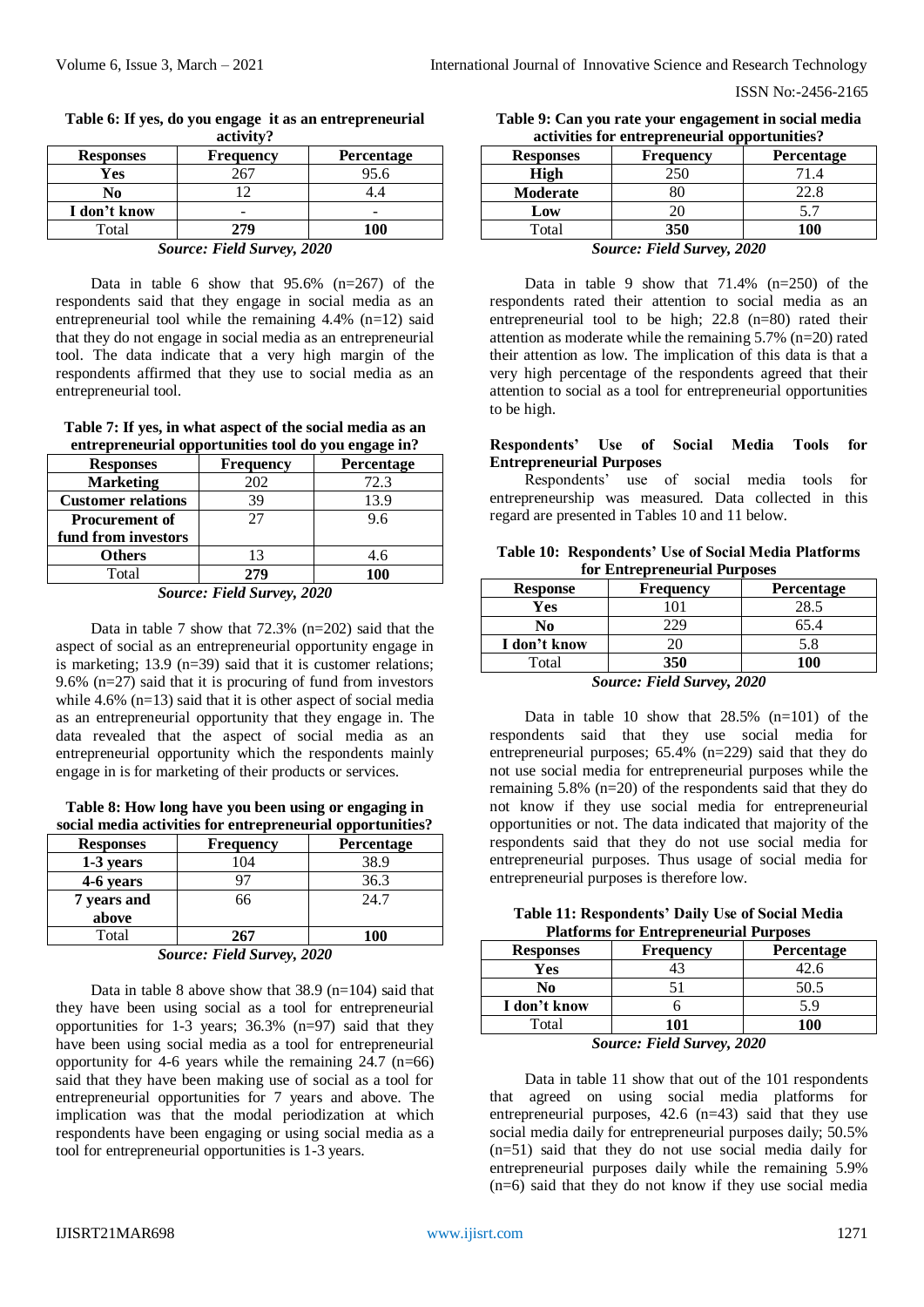daily for entrepreneurial purposes. This implied that majority of the respondents agreed that they do not use social media daily for entrepreneurship purposes.

| respondents mostly ose social media for                                                                                                                  |                  |            |
|----------------------------------------------------------------------------------------------------------------------------------------------------------|------------------|------------|
| <b>Responses</b>                                                                                                                                         | <b>Frequency</b> | Percentage |
| <b>Marketing</b>                                                                                                                                         |                  | 70.2       |
| <b>Customer relations</b>                                                                                                                                | 21               | 20.7       |
| Procuring of fund                                                                                                                                        |                  | 5.9        |
| from investors                                                                                                                                           |                  |            |
| <b>Others</b>                                                                                                                                            |                  | 1.9        |
| Total                                                                                                                                                    | 101              | <b>100</b> |
| $C_{\alpha\alpha\beta\gamma\delta\gamma\delta\gamma}$ $E_{\alpha}^{*}dJ_{\alpha}^{*}$ $C_{\alpha\gamma\delta\gamma\delta\gamma\delta\gamma\delta\gamma}$ |                  |            |

#### **Table 12: Entrepreneurial Activities for which Respondents Mostly Use Social Media for**

#### *Source: Field Survey, 2020*

Data in table 12 show that 70.2% (n=71) of the respondents agreed that they mostly use social media for marketing; 20.7% (n=21) said that they use social media for customer relations; 5.9 ( $n=6$ ) said that they use social media for procuring of fund from investors while the remaining 1.9% (n=2) said that they use social media for other entrepreneurial purposes apart from the listed ones. This data clearly indicates that the modal purpose of using social media for entrepreneurial purposes is for marketing.

**Table 13: Respondents' Rating of their Use of Social Media for Entrepreneurial Activities**

| <b>Responses</b>                                     | <b>Frequency</b> | <b>Percentage</b> |
|------------------------------------------------------|------------------|-------------------|
| <b>High</b>                                          |                  | 28.8              |
| Low                                                  | 99               | 28.2              |
| <b>Moderate</b>                                      | .50              | 42.8              |
| Total                                                | 350              | 100               |
| $\alpha$ $\mathbf{r}$ $\mathbf{r}$ $\alpha$ $\alpha$ |                  |                   |

*Source: Field Survey, 2020*

Data in table 13 show that 28.8% (n=101) of the respondents rated their social media usage to be high; 28.2% (n=99) of the respondents said that their social media usage for entrepreneurial purposes is low while the remaining 42.8% (n=150) of the respondents said that their social media usage for entrepreneurial purposes is moderate. This data implies that majority of the respondents rated their social media usage for entrepreneurial purposes to be moderate.

## **Impact of Social Media Use on Entrepreneurship**

The impact of use of social media on entrepreneurship was measured. Data collected in this respect as presented in Tables 14 to 17 below.

## **Table 14: Respondents' Views as to whether Social Media have Enhanced their Entrepreneurship Efforts**

| <b>Response</b> | Frequency | <b>Percentage</b> |
|-----------------|-----------|-------------------|
| Yes             | 163       | 46.6%             |
| No              | 140       | 40%               |
| I don't know    |           |                   |
| Total           | 350       | 100               |

*Source: Field Survey, 2020*

Data in table 14 show that  $46.6\%$  (n=163) of the respondents said that social media have promoted their entrepreneurship drive; 40% (n=140) said that social media have never enhanced their entrepreneurship efforts while the remaining 13.4% (n=47) said that they do not know if social media have ever enhanced their entrepreneurship efforts. The data indicate that majority of the respondents agreed that social media have improved their entrepreneurship efforts.

| <u>Media nave improved sale/Marketing of their Products</u> |                  |                      |
|-------------------------------------------------------------|------------------|----------------------|
| <b>Responses</b>                                            | <b>Frequency</b> | Percentage           |
| Yes                                                         | 97               | 59.5                 |
| No                                                          | 34               | 20.8                 |
| I don't know                                                | 32               | 19.6                 |
| Total                                                       | 163              | 100                  |
| $\tilde{\phantom{a}}$                                       | --- - - -        | $\sim$ $\sim$ $\sim$ |

**Table 15: Respondents' Views as to whether Social Media have Improved Sale/Marketing of their Products**

*Source: Field Survey, 2020*

Data in table 15 show that out of the 163 respondents that were of the views that social media have enhanced their entrepreneurship efforts, 59.5% (n=97) said that social media have improved the sale/marketing of their product online; 20.8% (n=34) said that it has not improved the sale/marketing of their product online while the remaining 19.6%  $(n=32)$  said that they don't know if it has improved the sale/marketing of their product online. This implied that majority of the respondents affirmed that social media have improved sale/marketing of their product on it.

**Table 16: Respondents' Views as to whether Social Media have Enhanced their Customer Base/Relations**

| <b>Responses</b> | <b>Frequency</b> | Percentage |
|------------------|------------------|------------|
| Yes              | 133              | 81.5       |
| No               | 23               | 14.1       |
| I don't know     |                  | 12         |
|                  |                  |            |
| Total            | 163              | 100        |

*Source: Field Survey, 2020*

Data in table 16 above show that  $81.5\%$  (n=133) said that social media have increased their customer base and relations; 14.1 (n=23) said that it have not while the remaining  $4.2\%$  (n=7) said that they do not know if social media have improved their customer base. The implication of the data as presented above is that majority of the respondents agreed that social media have increased their customer base and relations.

**Table 17: Respondents' Views as to whether Social Media have improved their Procurement of Funds**

| <b>Responses</b> | <b>Frequency</b> | <b>Percentage</b> |
|------------------|------------------|-------------------|
| No               | ⌒                |                   |
| Yes              |                  | 8.4               |
| I don't know     |                  |                   |
| Total            | 163              | 100               |

*Source: Field Survey, 2020*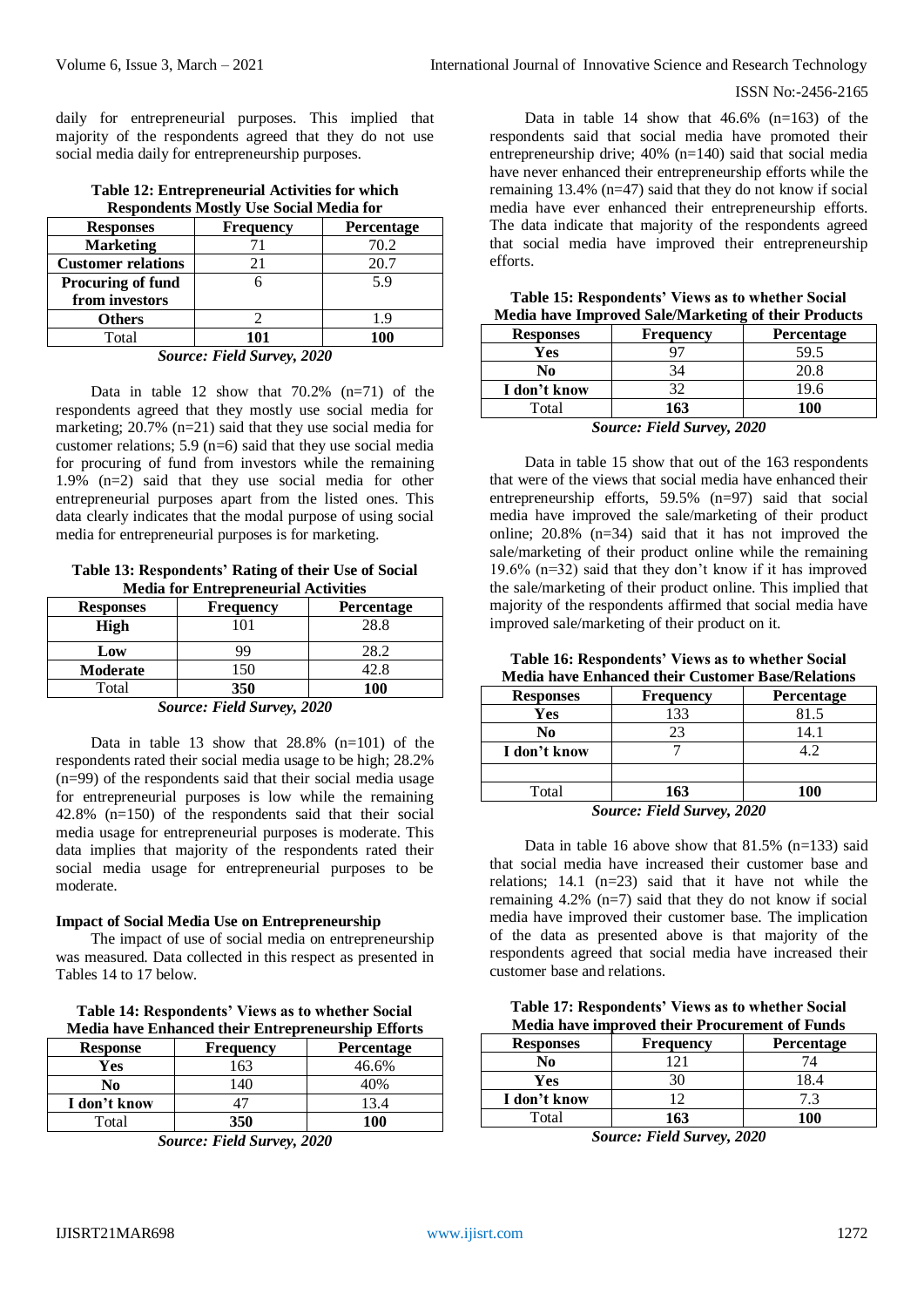Data in table 17 show that 74% (n=121) of the respondents said that social media have not improved the procurement of fund; 18.4% (n=30) said that it have improved their fund procuring process while the remaining 7.3% (n=12) said that they don't know if social media have improved their fund procurement process. The data indicate that majority of the respondents did not agree that social media have improved their fund procurement.

#### **Factors Hampering Use of Social Media for Entrepreneurship**

Factors that hamper use of social media for entrepreneurship were measured. Data collected in this respect as presented in Tables 18 to 22 below.

**Table 18: Respondents' Views as to whether there are factors that hamper their effective Use of Social Media for Entrepreneurship** 

| TVL EMAL UP URU SMP                                                 |                  |                   |
|---------------------------------------------------------------------|------------------|-------------------|
| <b>Responses</b>                                                    | <b>Frequency</b> | <b>Percentage</b> |
| Yes                                                                 | 230              | 65.1              |
| No                                                                  | 15               | 32.8              |
| I don't know                                                        |                  |                   |
| Total                                                               | 350              | 100               |
| $\tilde{\phantom{a}}$<br>--- - - -<br>$\bullet$ $\bullet$ $\bullet$ |                  |                   |

*Source: Field Survey, 2020*

Data in table 18 show that  $65.7\%$   $(n=230)$  of the respondents said that there are factors that hamper their use of social media for entrepreneurship purposes; 32.8%  $(n=115)$  said that there are no factors affecting their use of social media for entrepreneurship while the remaining 1.4% (n=5) said that they don't know if there are factors affecting their use of social media for entrepreneurship or not. This data indicates that majority of the respondents agreed that there are factors which affect their use of social media for entrepreneurship purposes.

**Table 19: Respondents' Views as to whether Internet Access hampers their Use of Social Media for Entrepreneurship**

| <b>Responses</b> | <b>Frequency</b> | <b>Percentage</b> |
|------------------|------------------|-------------------|
| Yes              | 199              | 86.5              |
| No               |                  |                   |
| I don't know     |                  |                   |
| Total            | <b>230</b>       | 100               |
| ---<br>.         |                  |                   |

|  | Source: Field Survey, 2020 |
|--|----------------------------|
|--|----------------------------|

Data in table 19 show that out of the 230 that agreed that there are factors that hamper their use of social media for entrepreneurship purposes, 86.5% (n=199) said that internet access is a factor that hamper their use of social media for entrepreneurship activities;9.5% (n=22) saidthat internet access is not a factor that hamper their use of social media for entrepreneurship purposes while the remaining 3.9% (n=9) said that they do not know if internet access is a factor that hamper their use of social media for entrepreneurship activities or not. This data indicates that majority of the respondents agreed that Internet access is a factor that hamper their use of social media for entrepreneurship purposes

.

| Table 20: Respondents' Views as to whether Power   |  |  |  |
|----------------------------------------------------|--|--|--|
| <b>Outage Hamperstheir Use of Social Media for</b> |  |  |  |
| <b>Entrepreneurship</b>                            |  |  |  |

| <b>Responses</b>       | <b>Frequency</b> | Percentage |  |
|------------------------|------------------|------------|--|
| Yes                    |                  |            |  |
| No                     |                  |            |  |
| I don't know           |                  |            |  |
| Total                  | <b>230</b>       | 100        |  |
| -<br>______<br>- - - - |                  |            |  |

*Source: Field Survey, 2020*

Data in table 20 show that 96% (n=221) of the respondents said that power outage is a factor that hamper their use of social media for entrepreneurship purposes while the remaining 4% of the respondents said that power outage is not a factor that affect their use of social media for entrepreneurship activities. This data indicates that majority of the respondents agreed that power outage is a factor that hamper use of social media for entrepreneurship.

**Table 21: Respondents' Views as to whether Resistance to New Technology is Due to New Media Illiteracy**

| <br>$10 - 10$ and $10 - 10$ it is the vertex famous well.        |                  |                   |  |
|------------------------------------------------------------------|------------------|-------------------|--|
| <b>Responses</b>                                                 | <b>Frequency</b> | <b>Percentage</b> |  |
| Yes                                                              |                  |                   |  |
| No                                                               |                  | 5.6               |  |
| I don't know                                                     |                  | 2.6               |  |
| Total                                                            | 230              | 100               |  |
| $C_1, \ldots, C_n, C_1, C_2, \ldots, C_n, C_1, C_2, \ldots, C_n$ |                  |                   |  |

*Source: Field Survey, 2020*

Data in table 21 show that 91.7% (n=211) of the respondents said that resistance to new technology/new media illiteracy is a factor that affect use of social media for entrepreneurship;  $5.6\%$  (n=13) said that it is not resistance to new technology/new media illiteracy that affect use of social media for entrepreneurship while the remaining 2.6% (n=6) said that they don't know if it is resistance to new technology/new media illiteracy is the factor that affect use of social media for entrepreneurship. This data indicates that majority of the respondents agreed that resistance to new technology/new media illiteracy is a factor that affects use of social media for entrepreneurship.

#### **Analysis of Qualitative Data**

Six in depth interview sessions were conducted in this study. The aim was for the qualitative data generated from the interviews to cover the weaknesses which came from the quantitative data. This is because, in depth interview gives the interviewee the opportunity of discussing in details the answer to the question which they were asked.

#### **Exposure to Social Media**

Most of the respondents showed from their responses that they are quite exposed to social media and its platforms.

#### **Interviewee 1 said:**

Social media is something I know a little much about. From the little or much I know, social media is a form of new media which allows people to be on one platform to become friends and as well interact and share ideas. So, in this case, I will say I have a very good knowledge of social media.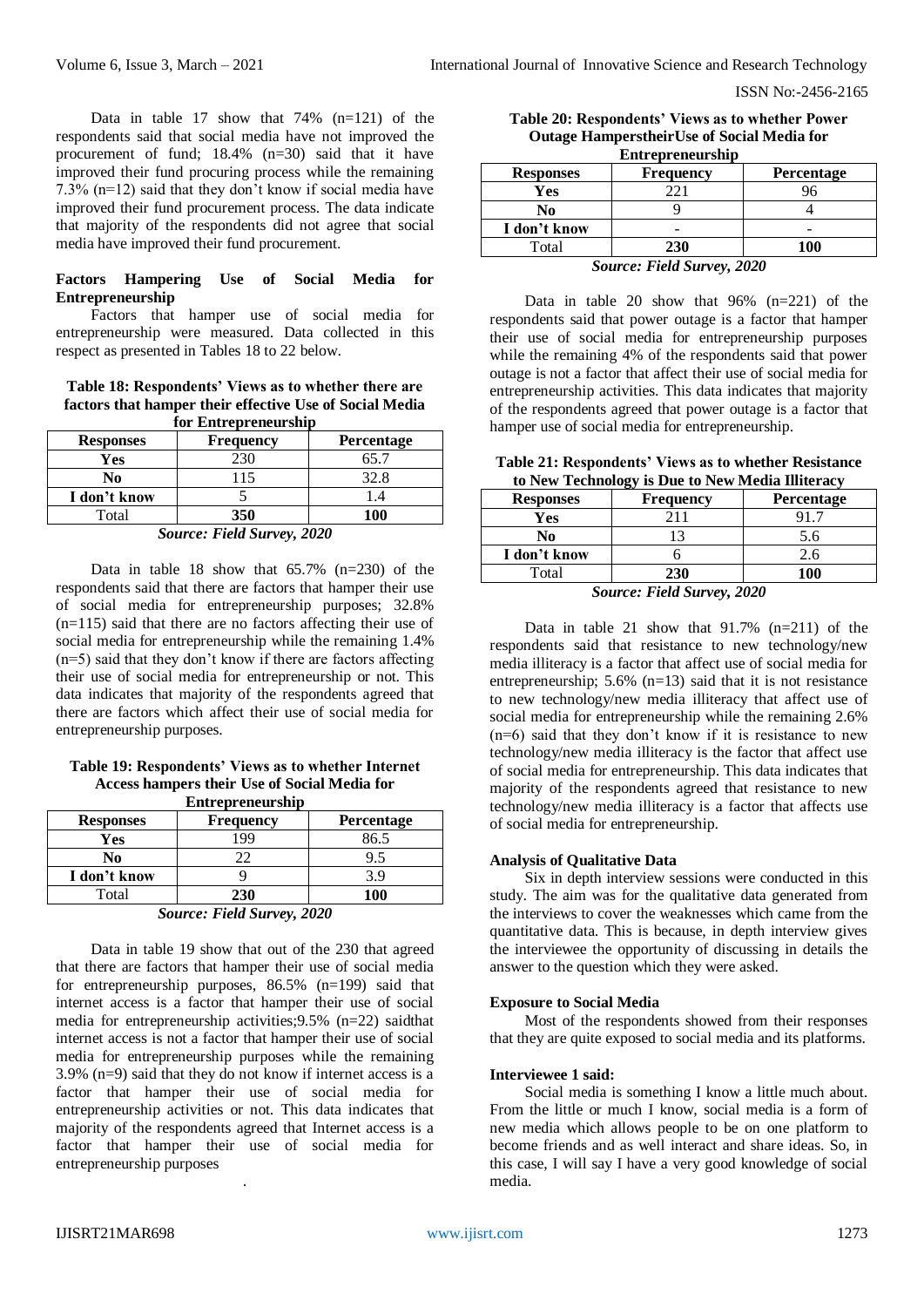#### **As for interviwee3:**

I know about social media, and I also use social media. I know that social media is something that came about with the arrival of the internet. Thus, I can aptly say that I am really exposed to social media.

#### **Interviewee2 said that:**

Social media is the in thing now, in this current society, everybody knows one or two thing about social media. Based on what I just said now, social media is something I am very much exposed to.

#### **Interviewee 4 said:**

I am very much exposed to social media because I have been a goof follower of events around the world and innovations. I am very well exposed to facebook , 2go and whatsapp plus other social media platforms which people now use.

#### **As for interviewee5:**

I am very very exposed to social media. I am someone who use social media so well. There is no day that passes without me logging into a social media.

#### **Attention to social media**

When question was posed to the respondents on how much they pay attention to social media as an entrepreneurial tool, the answers from the respondents were somehow divided and not in unison.

#### **Interviewee3 said:**

Yes, I seldom pay attention to social media as a tool for entrepreneurial opportunities.

#### **Interviewee5 said:**

Yes, I pay attention to it because I know that with social media, someone can successfully market and advertise a product.

#### **Interviewee 1 said:**

No, I don't really pay that much attention to social media as tool for entrepreneurial purposes. I don't normally see need for that.

#### **As for interviewee2 who said:**

Yes, I pay attention to it as a tool for social media because I feel through it, one can easily get to reach the target audience in a business.

## **Interviewee4 said:**

It depends on what you mean by paying attention. I notice that social media have become a new market place for us entrepreneurs so I will say that yes, I pay attention to it as a tool for entrepreneurship opportunities.

## **Use of Social Media for Entrepreneurship**

Majority of the respondents affirmed that they use social media for entrepreneurial promotion and activities.

#### **Interviewee 3 for instance notes that**:

For me, I sometimes use social media for my business. For example, I sometimes post some of my products on my WhatsApp status, sometimes on my Facebook wall and even use some as my Facebook profile picture.

#### **According to interviewee5:**

I use social media sometimes to market my goods. I said it depends because I sale so many products so if it is the one I feel I should put on social media, I upload them on WhatsApp and Facebook.

#### **Interviewee2 agreed with interviewee3 and said:**

I use social media very well. For example, I have a Facebook page were I sale/advertise and market my wares while I always upload pictures of what I sale on my WhatsApp status. Sometimes, I also upload on Instagram while sometimes I also put up my goods on twitter.

#### **Interviewee4 said:**

Yes, I pay attention to it because I know that with social media, someone can successfully market and advertise a product.

Responses from the respondents on the possibility of social media promoting entrepreneurship was also divided.

#### **Interviewee4 said:**

Yes, zwuse of social media has successfully improved my entrepreneurial opportunities. Take for instance with the Facebook page and Instagram account of my business, I have been able to meet new customers and make better sales, but I have not acquired money or grants through social media.

### **Interviewee 1 said that:**

The truth is, because I don't use social media for entrepreneurial activities, I cannot really say if it have improved my entrepreneurial activity or not. So in this case, I don't think I am in the best position to give out answer on this. I don't even know one can get money for their business through social media.

## **Interviewee2 said that:**

Yes oooo!!!!! It have. I can say that since I started using WhatsApp status to advertise my product, that I have been having double sales and even double profit. Although I know some organzations that give grants to businesses, it has not really occurred to me to apply for it. Maybe because I have not seen anyone I know acquire money through the method of investors.

#### **Interviewee 5 said:**

No I have not acquired money through investors on social media but just through sale of my products. Yes it has. Now, I make more sales and more gain.

#### **Interviewee3 said:**

Yes, through social media, I have been able to have more number of customers and make greater number of sales within the shortest possible time I have started using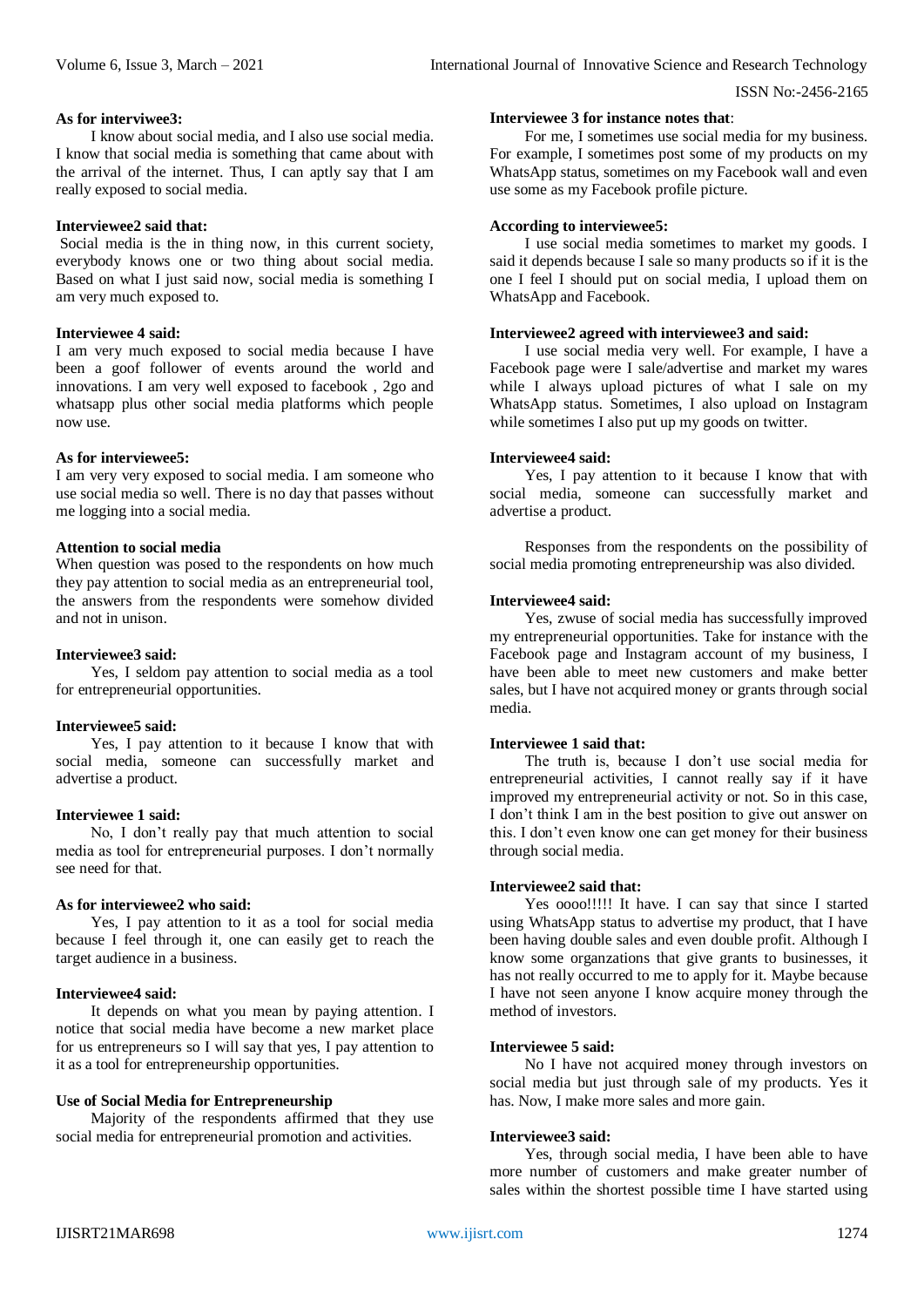social media. Social media has been great, although I have not come across any investor to procure fund, I guess it's because I have not tried. But I will start looking into it

#### **Factors that hamper use of social media for entrepreneurship**

The respondents agreed on this with many of them citing such issues as poor internet access and power outage.

### **Interviewee 1 for instance noted that:**

Yes, for people that use social media, they might have to experience such issues like internet problems and lack of power to charge their phone to go to social media and look up for customers.

#### **In the words of interviewee 5:**

Factors, yes I think that there might be factors that stop effective growth of entrepreneurship through social media. Light supply and poor internet access can be a factor.

## **Interviewee 2 said:**

Yes, I think there might be factors which hamper growth of social media for entrepreneurial opportunities. For instance, issues that have to do with low or none power supply can cause someone not to go online to advertise, meet customers and even market a product. Other factors might be poor internet services which might cause the person not to go to a social media at the time the person wants.

#### **Interviewee3 said:**

Yes, such factors of not bringing light by NEPA and sometimes when MTN and other network services are not good for one to go online and upload goods and services and even to chat customers. These factors can disturb such.

## **Interviewee4 said:**

Yes, I feel there are factors like electricity supply, ability to use the social media and even poor browsing network.

## **V. DISCUSSION OF FINDINGS**

The findings of this study came against the backdrop of the research questions that guided the study. Majority of the respondents in the quantitative analysis are very much exposed to social media with the most exposed social media being Facebook and followed by WhatsApp. Data from the qualitative in depth interview lent credence to this finding. For instance, **Interviewee 3 said** "I know about social media, and I also use social media. I know that social media is something that came about with the arrival of the internet. Thus, I can aptly say that I am really exposed to social media.**Interviewee 4** also said "I am very much exposed to social media because I have been a good follower of events around the world and innovations. I am very well exposed to Facebook, Instagramand WhatsApp plus other social media platforms which people now use.

Majority of the respondents from the quantitative analysis perceived social media as an entrepreneurial tool

while also agreeing that they pay attention to it as a tool for entrepreneurship opportunities. The data from the in depth interviews partly agreed and also disagreed from the quantitative data. **Interviewee 3** agreed that "Yes, I seldom pay attention to social media as a tool for entrepreneurial opportunities while **interviewee 1** said "No, I don't really pay that much attention to social media as tool for entrepreneurial purposes. I don't normally see need for that. As for **interviewee 4** "It depends on what you mean by paying attention. I notice that social media have become a new market place for entrepreneurs so I will say that yes, I pay attention to it as a tool for entrepreneurship opportunities.

Majority of the respondents from the quantitative data analysis do not use social media tools for entrepreneurship purposes and the minority that use the social media use it for marketing of their products/goods/services on it but for acquiring fund through investors, very little entrepreneurs could attest to that. Data generated from the qualitative in depth interview contradicts this finding from the quantitative. From the qualitative as shown by the responses from **Interviewee 5** who said that"I use social media sometimes to market my goods. I said it depends because I sale so many products so if it is the one I feel I should put on social media, I upload them on WhatsApp and Facebook. As for **Interviewee 2** who agreed that "I use social media very well. For example, I have a Facebook page were I sale and market my wares while I always upload pictures of what I sale on my WhatsApp status. Sometimes, I also upload on Instagram while sometimes I also put up my goods on twitter **while Interviewee 3** said "for me, I sometimes use social media for my business. For example, I sometimes post some of my products on my WhatsApp status, sometimes on my Facebook wall and even use some as my Facebook profile picture. Further lending credence to this finding, a foreign study in Taiwan by Chi (2011) found that social networking online is the main reason users keep spending time with social media such as Facebook. More findings also indicate that user motivations generate complex effects for responses to social media marketing, differing across Facebook marketing and virtual brand communities.

Majority of the respondents agreed that social media have promoted their entrepreneurial opportunities through only marketing of their product online. In depth interview data agreed fully with this quantitative finding in the aspect of marketing alonebut when it comes to procuring fund none of the interviewees could attest to that, some were even surprised and asked how possible that is. For instance,interviewee 1 said "I don't even know one can get money for their business through social media."Also, **Interviewee 4** said "Yes, use of social media have successfully improved my entrepreneurial opportunities. Take for instance with the Facebook page and Instagram account of my business, I have been able to meet new customers and make better sales. **Interviewee 2** said "Yes oooo!!!!! It have. I can say that since I started using WhatsApp status to sale my product, that I have been having double sales and even double profit while **Interviewee 3**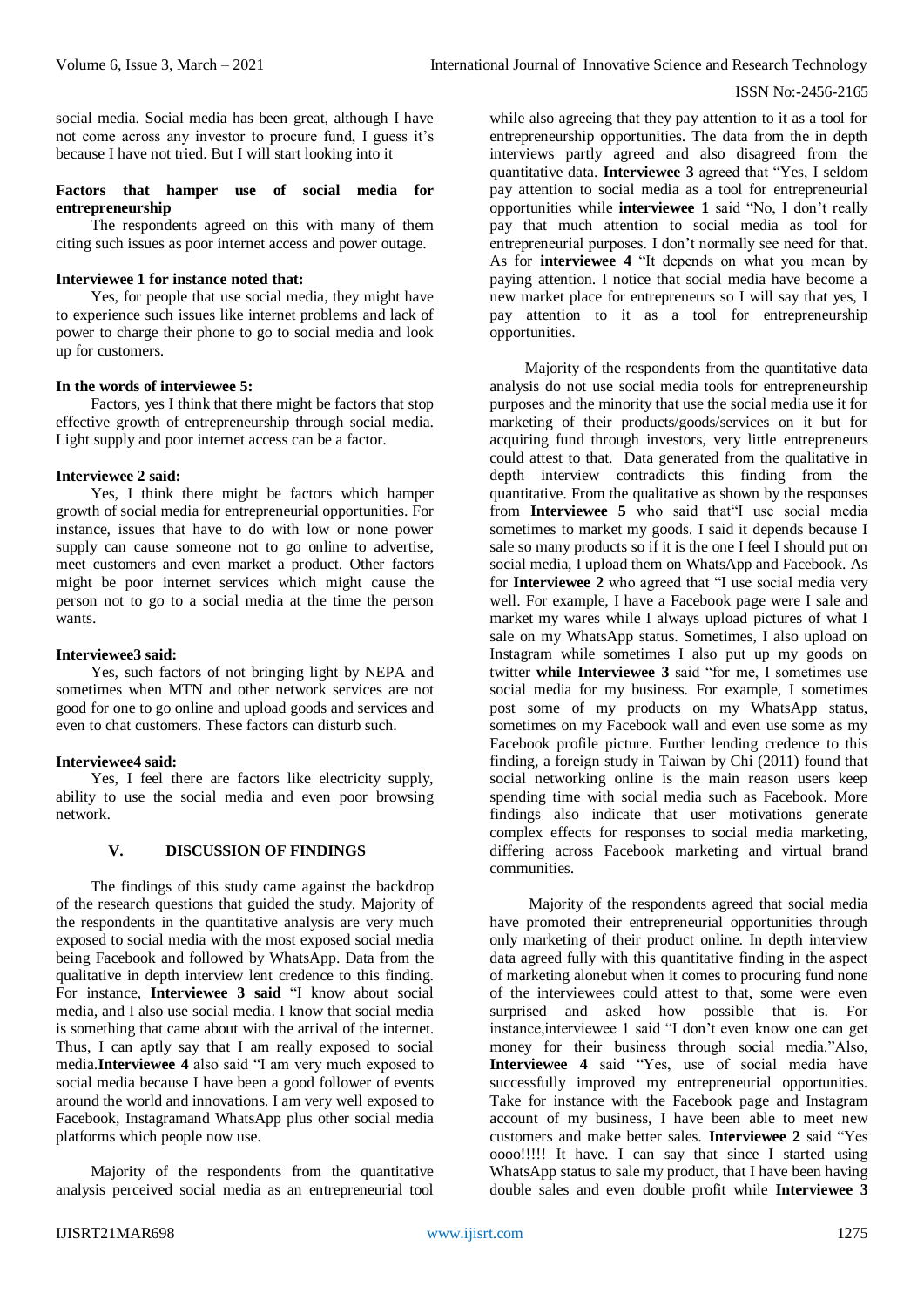said "Yes, through social media, I have been able to have more number of customers and make greater number of sales within the shortest possible time I have started using social media." In line with this finding, a foreign study by Felzensztein and Gimmon (2009) on the use of social media in maintaining business relations found that social networking is important in facilitating inter-firm cooperation in marketing activities and that informal meeting and weak ties are useful for sharing marketing information among managing directors. In an audience centered study on perception of facebook advertising in Malaysia,Azizul, Marhana, Khatijah&Alphonsus, Liaw, Kuok and Liung (2012) found that that there are three online factors that significantly influence consumers' attitudes towards advertising on Facebook. Further findings indicate that the factors are perceivedinteractivity, advertising avoidance and privacy. Surprisingly, according to them, credibility was not a significant factor predicting consumer' attitudes towards advertising on Facebook. Again, Bati (2015) study also corroborated this finding were he found that using a social media tools for advertising is useful; 50% of the participants are fans of at least one company or brand; 54% of the participants follow of at least one company or brand; 57.2% of the participants trust recommendations from people they knew personally about brands; 42. 8% of the participants trust brand websites and mini-sites; and 47.5% of the participants like social network advertising very much.

Factors like low power supply, internet access and low new media literacy were found to be responsible for inadequate use of social media for entrepreneurship. Qualitative data fully agreed with this finding. Interviewee1 said "Yes, for people that use social media, they might have to experience such issues like internet problems and lack of power to charge their phone to go to social media and look up for customers. Interviewee 5 said **"**yes I think that there might be factors that stop effective growth of entrepreneurship through social media. Light supply and poor internet access can be a factor while **Interviewee 2**  said"I think there might be factors which hamper growth of social media for entrepreneurial opportunities. For instance, issues that have to do with low or none power supply can cause someone not to go online to advertise, meet customers and even market a product. Other factors might be poor internet services which might cause the person not to go to a social media at the time the person wants. In a foreign study by Klyver and Schott (2011), it was found that only bridging social networks represented by low dense network, business size and entrepreneurial network play an important role in shaping individuals' entrepreneurial intentions.

## **VI. CONCLUSION**

The arrival of the Internet and social media has no doubt changed the dynamics of life. It has thus, reduced the users of social media in what the technological theorists hinged their argument on the reductionist perspective.

More so, social media with its loose nature has created a pathway for entrepreneurs to take advantage of its participatory, all accommodating, democratic and ubiquitous

nature for them to now procure fund, market, sale , maintain customer relations and even create public relations on it. Thus, there is gain in saying that social media have changed the face of entrepreneurship since many, now create business page on Facebook, Instagram, use of WhatsApp status and other social media. Yet, issues such as poor Internet access and power outage, not omitting the major hampering factor which is new media illiteracy if not checked by the proper authorities will mar the efforts entrepreneurs in Nigeria. The future of social media is unpredictable, I think that as long as business owners can keep up with the new social media, they will continue to grow.

## **VII. RECOMMENDATIONS**

Based on the findings of this study, the following recommendations were made;

- 1. That universities and other higher institutions of learning should inculcate the use of social media and technical method of using new media platforms for entrepreneurship in their entrepreneurship curriculum. Through such efforts new media illiteracy will be minimized.
- 2. Ministries, youth development organizations, and social affairs at all level of government should sensitize the populace most especially micro and medium scale entrepreneurs on the technical aspect of social media and the need to start using social media for their entrepreneurial ventures because it have the potency of enhancing their entrepreneurship goals.
- 3. Government should make effort to create the enabling environment especially by improving power supply and Internet access which have been identified as barriers to successful use of social media for entrepreneurship. With this, entrepreneurs will be better positioned to make the most of social media in achieving their entrepreneurial goals.

#### **REFERENCES**

- [1]. Alawe, T. (2004). *Entrepreneurship Processes and Small Business Management. Industrial Science Centre,*Owoyemi House, Abeokuta Road Sango Otta, Ogun State, Nigeria
- [2]. Alvarez, S. A., Barney, J. B. & Anderson, P. (2013). Forming and exploiting opportunities:the implications of discovery and creation processes for entrepreneurial and organizational research. *Org. Sci.,* 24, 301–317.
- [3]. Bati, U. (2015). The era of the new marketing: Attitudes of young consumer towards social media marketing. Paper presented at the 7th International Symposium of Interactive Media Design
- [4]. Blumler, J. G., & Katz, E. (1974). The uses of mass communications: Current perspectives on gratifications research.
- [5]. Chi, H. (2011). Interactive digital advertising versus virtual brand community: Exploratory study of user motivation and social media marketing responses in